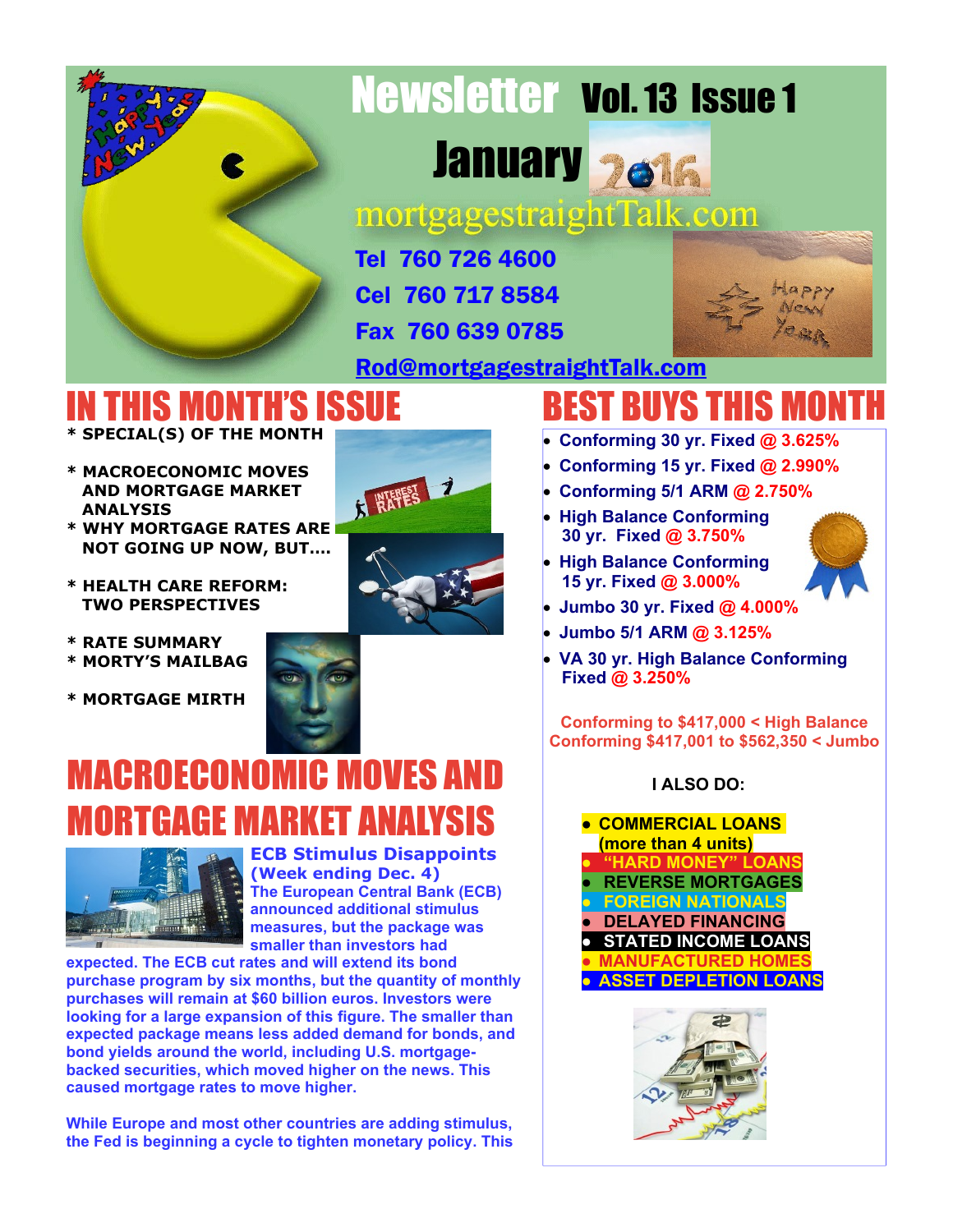

**has raised the value of the U.S. dollar, which increases the cost of U.S. goods for foreign consumers and hurts the U.S. manufacturing sector. This was seen on 12/1 as the ISM national manufacturing index unexpectedly dropped to the lowest level since 2009. Slower economic growth is positive for mortgage rates, because it reduces inflationary pressure, and this report caused rates to move lower**

**Friday's important BLS employment report was a little stronger than expected. Against a consensus forecast of 190K, the economy added 211K jobs in November. Upward revisions to prior months added another 35K. The Unemployment Rate remained at 5.0%. Average hourly earnings, a proxy for wage growth, were 2.3% higher than a year ago. The report caused some volatility, but it had little net effect on mortgage rates. The solid labor market data made investors nearly certain that the Fed will hike rates at the next meeting on December 16.**



#### **Oil Prices Fall (Week ending Dec. 11)**

**The price of oil declined during the week to the lowest level in seven years. This is great for consumers, but has mixed effects on financial markets. The drop weighed heavily on energy stocks and concerns spread throughout the broader stock market. Investors sold stocks and bought safer investments like government-backed mortgage-backed securities (MBS). The added demand for MBS pushed mortgage rates lower.**

**With more cash in their pockets from lower gas prices, consumer spending in other areas showed solid improvement in November. After three disappointing months, retail sales, excluding volatile auto sales, rose nicely. Consumer spending accounts for about 70% of economic output in the U.S., and the retail sales data is a key indicator.**

### **Fed Raises Rates (Week ending Dec. 18)**



**After holding the federal funds rate near zero for seven years, the Fed announced on Wednesday a widely expected rate hike of 25 basis points. According to the Fed statement, there has been "substantial improvement" in the labor market, and the economy is on a path of There has been "substanual improvement."** In the takes that expect that economic<br>"sustainable improvement." Regarding future policy, Fed officials expect that economic

**conditions will warrant only "gradual" increases in rates. The statement also noted that the Fed does not expect to reduce its holdings of MBS and Treasuries any time soon. While there has been a wide range of forecasts about what "gradual" means for future rate hikes, investors overall were pleased that the Fed does not appear to be in any rush to take additional steps to tighten monetary policy.**

**The Fed's dual mandate includes striving for maximum employment and stable prices. There is little disagreement that the labor market has been steadily improving. Inflation has remained below the Fed's desired rate, however. In the statement, Fed officials expressed that they were "reasonably confident" that inflation would rise to their target level.**

**One widely followed indicator released on Tuesday, the consumer price index (CPI), showed that core inflation in November continued its steady climb seen this year. Core inflation excludes the volatile food and energy components. Another measure important to the Fed, the core PCE price index, has shown little indication of a pickup in core inflation. The November reading for core PCE will come out next week.**

#### **Home Sales Decline (Week ending Dec. 30)**

**The last batch of data released this year on housing activity showed that we are ending 2015 at better levels than in 2014, but below the best levels of this year. A surprising 11% drop in existing home sales in November can be, at least partially, attributed to longer closing times resulting from new closing disclosure regulations.**

**While existing home sales dropped sharply, NAR's Pending Home Sales Index for November was nearly unchanged. This index measures contracts to buy existing homes which were signed during the month. This measure would not have been affected by the new regulations. Fannie Mae projects the improvement in housing activity seen in 2015 will continue in 2016 with a 3.9% increase in total homes sales.**

**The most recent inflation reading, the core PCE price index, showed that in November, inflation remained well contained, at an annual rate of just 1.3%. Both low commodity prices and a stronger dollar have helped keep inflation low in 2015. However, the effect these have on inflation is transitory. Unless commodity prices continue to fall or the value of the dollar continues to rise, future readings will not reflect these benefits. The Fed's effectiveness at keeping expectations for future inflation low will influence mortgage rates in 2016.**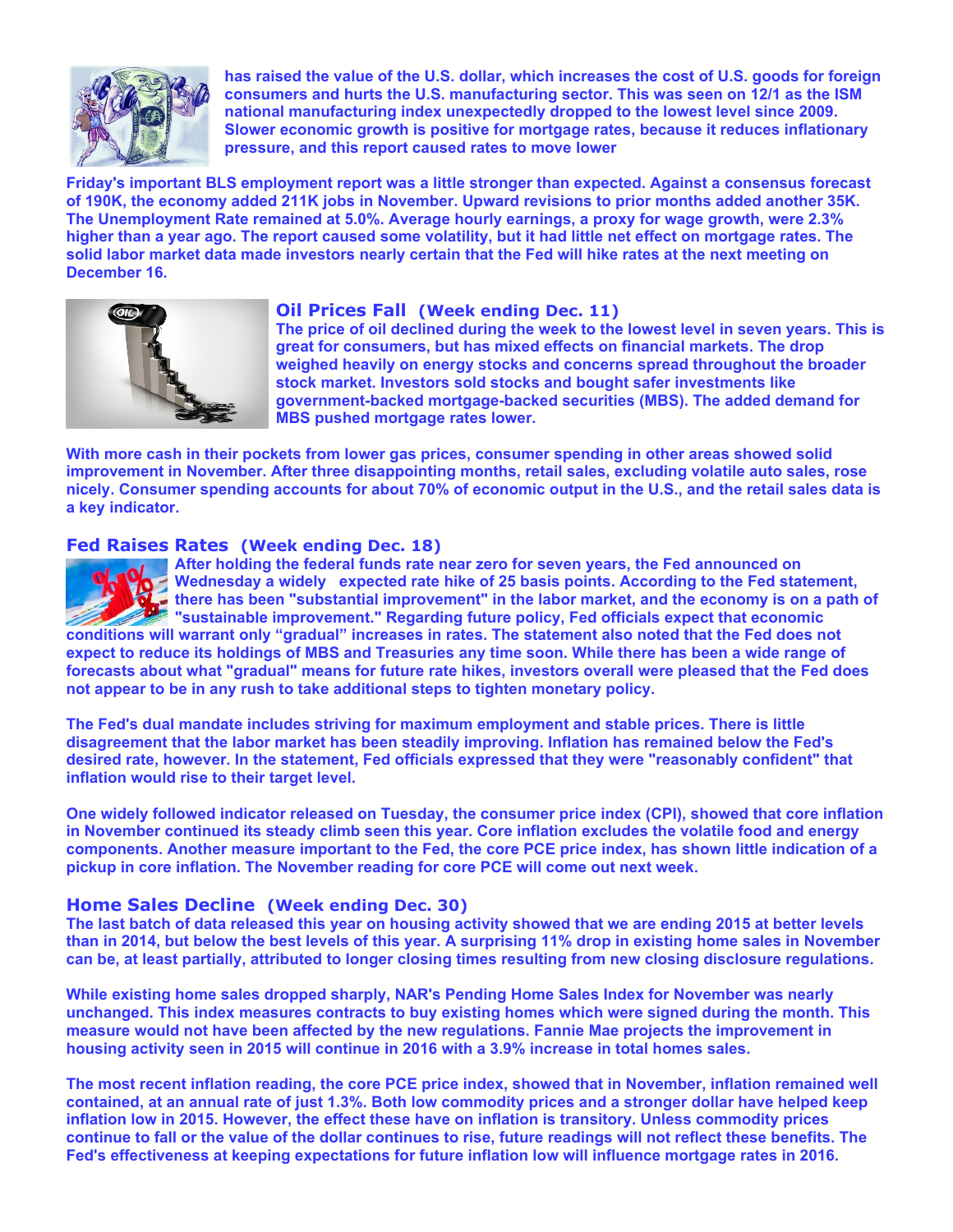## GAGE RATES ARE NOT GOING UP NOW , BUT.



**Look out, mortgage rates are going up! That's the fear mongering that some are telling homeowners and homebuyers after the Federal Reserve raised interest rates—a tad—off their recent lows.**

**But when a realtor or well-meaning relative tells you to buy a house ASAP, remind them that the Fed funds rate isn't the mortgage rate. The current rate on a 30-year mortgage is 3.97%. That's incredibly low by historical standards. Most experts don't think mortgages will go much higher than 4% anytime soon. The early indications are that rates barely budged after the big Fed announcement (and they may even go down).**

**Mortgage rates are tied to mortgage backed securities and they are reflective of the yield on the 10-year U.S. Treasury bond. NOTE: there is not an absolute correlation between the two but the latter is influential in affecting mortgage rates. Mortgage rates fell on Thursday following the Fed's rate hike.**

**There probably won't be much difference between buying a home now or next year. Even if mortgage rates were to go up to 4.5% this summer, that would only add about \$700 a year to the mortgage payments for a \$200,000 home.**

### **Home prices are likely to come down**

**The other key thing to keep in mind is that as mortgage rates go up, home prices usually come down. That could be good for buyers. Right now many cities have been "seller's markets." There aren't many homes for sale but there are a lot of people looking**



### **A lot of people aren't even aware of the rates**

**People looking for homes say they would be "anxious" about mortgage rates going up, according to a recent survey from Berkshire Hathaway Home Services. Nearly 4 in 10 say they would be discouraged from even**



**starting the process of looking for a home. But the same Berkshire survey also found that many buyers don't have a clue what the mortgage rates are. It's why mortgage brokers and real estate agents spend time educating home buyers about rates and what their monthly costs will be.**

**Potential buyers who are paying attention to the Fed should feel some ease because rates are unlikely to go up much, even by December 2016. The Fed has stressed that it plans to move slowly and gradually to raise rates further. Some investors even think the Fed will end up having to cut rates again.**

**Many investors are concerned about a global economic slowdown and they continue to buy U.S. government bonds, which helps keep rates low. The Fed also continues to buy a ton of mortgage-backed securities. Until the Fed stops gobbling up mortgages entirely, rates will stay cheap.**

### **It is a good time to refinance**

**The key figure to watch is when mortgage rates hit 5%. That could be a turning point.**

**For now, experts say the only people who should act soon are homeowners trying to refinance, although the window of opportunity won't close immediately.**

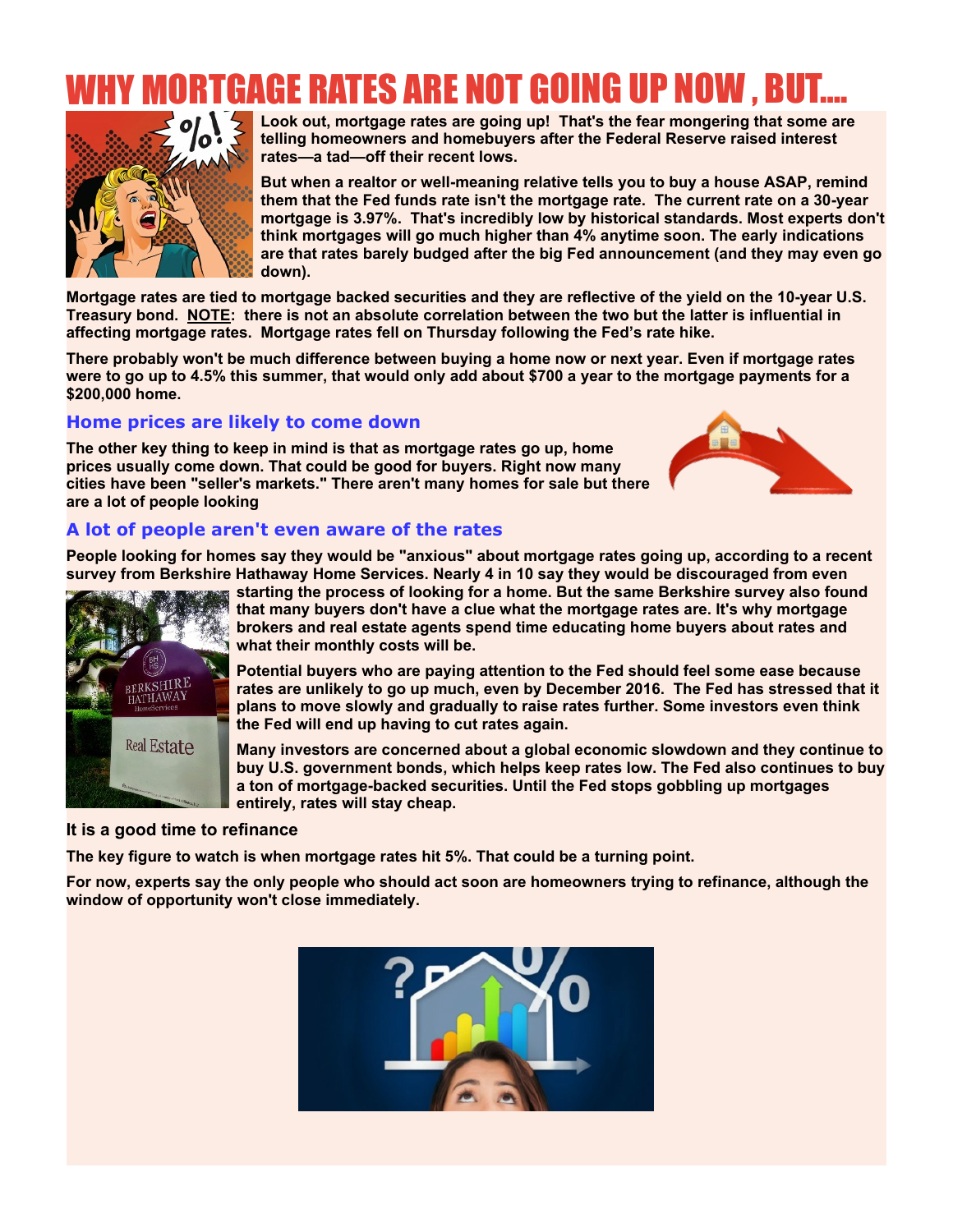## ITHCARF RFFORM: OPPOSITE PERSP

*About a year ago, a reader wrote in, incredulous that I thought Obamacare was a good thing for the country. I have taken his position into consideration and it goes without saying that it is valuable to present both sides of health care reform in order to arrive at a fuller understanding of what's involved. The pro perspective is a reprint of Nobel Laureate Paul Krugman's column from June 19th, 2014 in the N.Y. Times.*



## **The Hype Behind the Health Care Scandal**

**You've surely heard about the scandal at the Department of Veterans Affairs. A number of veterans found themselves waiting a long time for care, some of them died before they were seen, and some of the agency's**



**employees falsified records to cover up the extent of the problem. It's a real scandal; some heads have already rolled, but there's surely more to clean up.**

**But the goings-on at Veterans Affairs shouldn't cause us to lose sight of a much bigger scandal: the almost surreal inefficiency and injustice of the American health care system as a whole. And it's important to understand that the Veterans Affairs scandal, while real, is being hyped out of proportion by people whose real goal is to block reform of the larger system.**

**The essential, undeniable fact about American health care is how incredibly expensive it is — twice as costly per capita as the French system, two-and-a-half times as expensive as the British system. You might expect all that money to buy results, but the United States actually ranks low on basic measures of performance; we have low life expectancy and high infant mortality, and despite all that spending many people can't get health care when they need it. What's more, Americans seem to realize that they're getting a bad deal: Surveys show a much smaller percentage of the population satisfied with the health system in America than in other countries.**

**And, in America, medical costs often cause financial distress to an extent that doesn't happen in any other advanced nation.**

**How and why does health care in the United States manage to perform so badly? There have been many studies of the issue, identifying factors that range from high administrative costs, to high drug prices, to excessive testing. The details are fairly complicated, but if you had to identify a common theme behind America's poor performance, it would be that we suffer from an excess of moneydriven medicine. Vast amounts of costly paperwork are generated by for-profit insurers always looking for ways to deny payment; high spending on procedures of dubious medical efficacy is driven by the efforts of for-profit hospitals and providers to generate more revenue; high drug costs are driven by pharmaceutical companies who spend more on advertising and marketing than they do on research.**



**Other advanced countries don't suffer from comparable problems because private gain is less of an issue. Outside the U.S., the government generally provides health insurance directly, or ensures that it's available from tightly regulated nonprofit insurers; often, many hospitals are publicly owned, and many doctors are public employees.**

**As you might guess, conservatives don't like the observation that American health care performs worse than other countries' systems because it relies too much on the private sector and the profit motive. So whenever someone points out the obvious, there is a chorus of denial, of attempts to claim that America does, too, offer better care. It turns out, however, that such claims invariably end up relying on zombie arguments—that is, arguments that have been proved wrong, should be dead, but keep shambling along because they serve a political purpose.**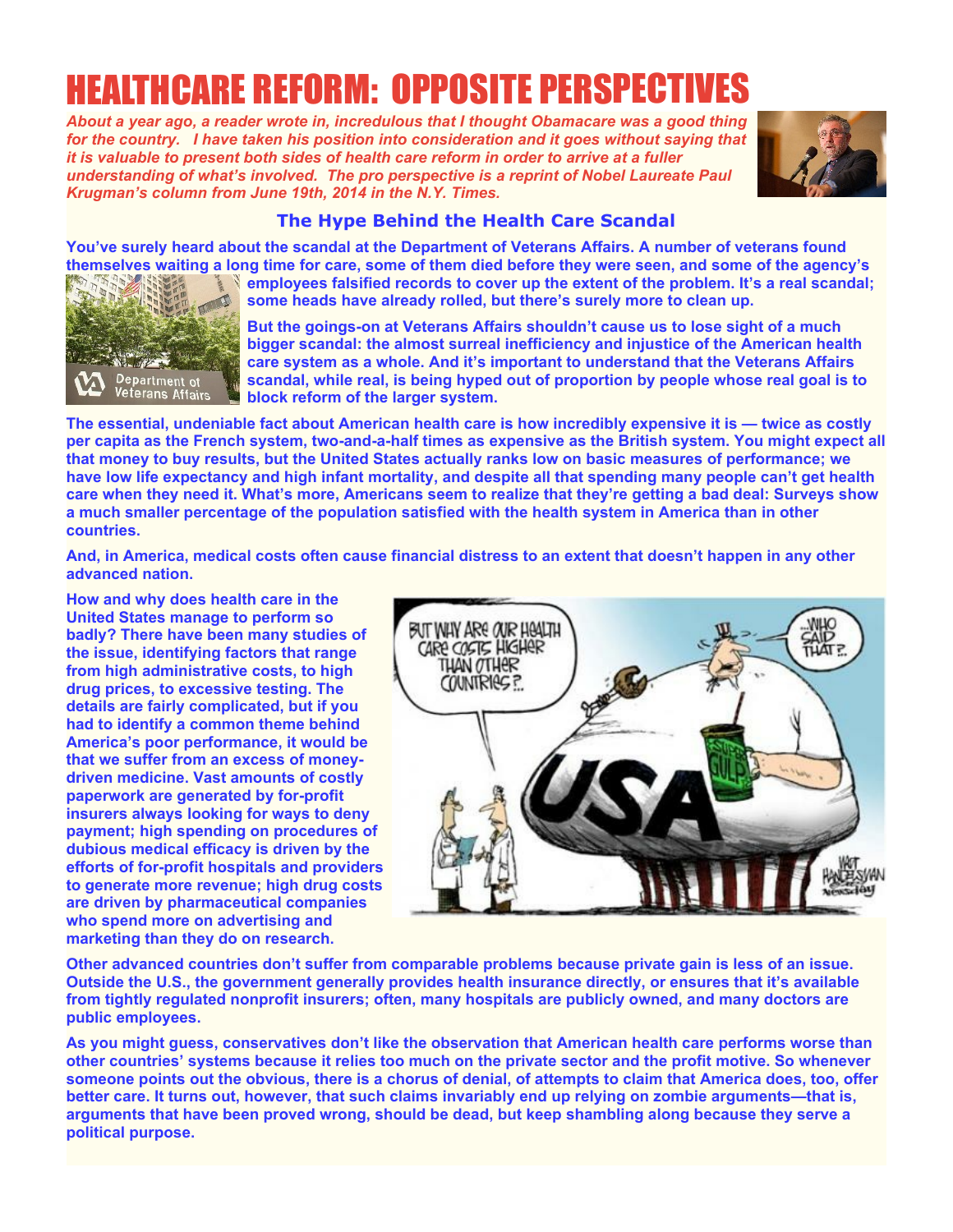**Which brings us to veterans' care. The system run by the Department of Veterans Affairs is not like the rest of American health care. It is, if you like, an island of socialized medicine, a miniature version of Britain's National Health Service, in a privatized sea. And until the scandal broke, all indications were that it worked very well, providing high-quality care at low cost.**

**So here's what you need to know: It's still true that Veterans Affairs provides excellent care, at low cost. Those waiting lists arise partly because so many veterans want care, but Congress has provided neither clear guidelines on who is entitled to coverage, nor sufficient resources to cover all applicants. And, yes, some officials appear to have responded to incentives to reduce waiting times by falsifying data.**

**Yet, on average, veterans don't appear to wait longer for care than other Americans. And does anyone doubt that many Americans have died while waiting for approval from private insurers?**

**A scandal is a scandal, and wrongdoing must be punished. But beware of people trying to use the veterans' care scandal to derail health reform.**

**And here's the thing: Health reform is working. Too many Americans still lack good insurance, and hence lack access to health care and protection from high medical costs — but not as many as last year, and next year should be better still. Health costs are still far too high, but their growth has slowed dramatically. We're moving in the right direction, and we shouldn't let the zombies get in our way.**

*The con point of view is a reprint of the Feb. 12, 2015 article as compiled by the editors at*

#### *CNNMONEY. com*

#### **You'll pay a lot more to see the doctor with Obamacare**

**Health insurers should thank Obama. Obamacare enrollees have to shell out a lot more to see the doctor or get medications than their peers with job-based health insurance. Deductibles, co-payments, and drug payments are higher under the average Obamacare silver-level plans—the most popular—than employer policies, according to a CNNMoney comparison of reports by Kaiser Family Foundation and Health Research & Education Trust. The reports looked at policies offered on the exchanges for 2015 and those enrolled in employer plans in 2014.**

**To be sure, having Obamacare coverage is often better than being uninsured, especially if you rack up big bills through a major illness or accident. Obamacare also offers cost-sharing subsidies for low-income Americans, which reduces their deductibles and co-pays. Health reform also mandated that insurers fully cover a range of preventative services, such as an annual wellness exam and various screenings, for free.**

**And there is wide variety in out-of-pocket costs in both Obamacare and job-based plans. For many in the individual market, Obamacare eliminated sky-high deductibles of \$10,000 or more that were common before health reform. "The cost sharing is higher on the exchange than in the employer market, but it's lower than it was before," said Gary Claxton, director of the Health Care Marketplace Project, at the Kaiser Family Foundation.**

| Deductibles                |         |                            |  |
|----------------------------|---------|----------------------------|--|
| \$4,000                    |         |                            |  |
| \$3,000                    |         | \$3,453                    |  |
| \$2,000                    |         |                            |  |
| \$1,000                    | \$1,217 |                            |  |
| $\overline{0}$<br>Employer |         | Obamacare<br>(silver plan) |  |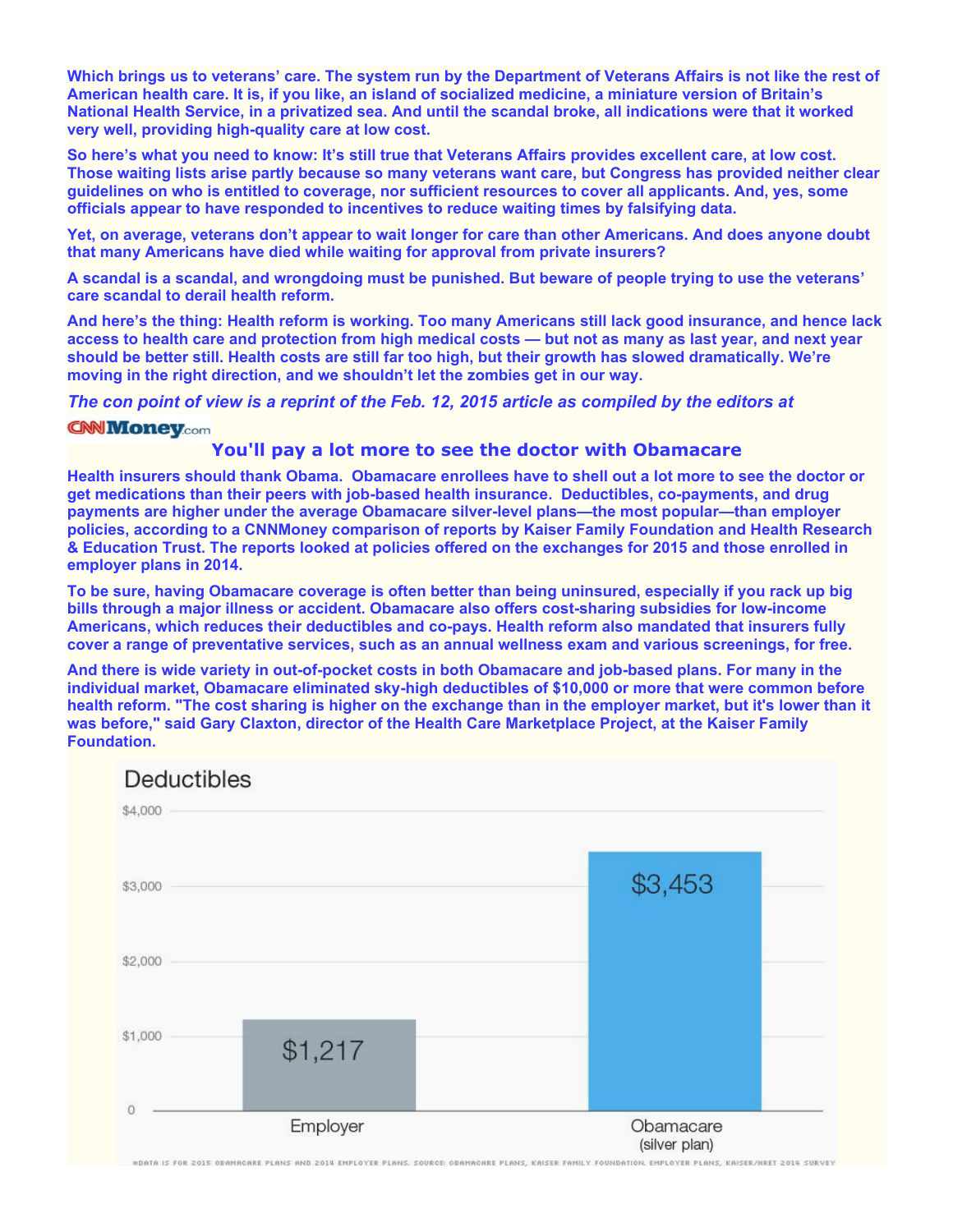**Those who need regular medical care can often opt for policies with smaller out-of-pocket costs, but they usually come with higher monthly premiums. For instance, gold-level Obamacare plans have lower deductibles and co-pays but cost more per month. Employers offer plans with more generous benefits, but they too come at a price.**

**High deductibles have been a sore point with some Obamacare enrollees. They have complained that they have to shell out thousands of dollars, on top of their monthly premium, before their insurance kicks in. Employers have also been raising deductibles, but they are generally lower than in many Obamacare plans.**





**Even after they meet the deductible, enrollees in both Obamacare and work-based plans have to fork over a co-pay or co-insurance, a share of the bill, to see a doctor. Employers have been raising their co-pays in recent years, but those in Obamacare plans are still higher.**

**When it comes to co-insurance, Obamacare policyholders have to shoulder a larger burden. Obamacare enrollees will have to pay 26% of the charge to see a primary care doctor or a specialist, while those in jobbased insurance pay only 18% for primary care and 19% for specialist visits.**





**Most health insurance plans now offer tiered levels of drug coverage, depending on the prescription needed. You'll pay about the same amount for generic drugs, but preferred brand-name drugs are pricier under Obamacare.**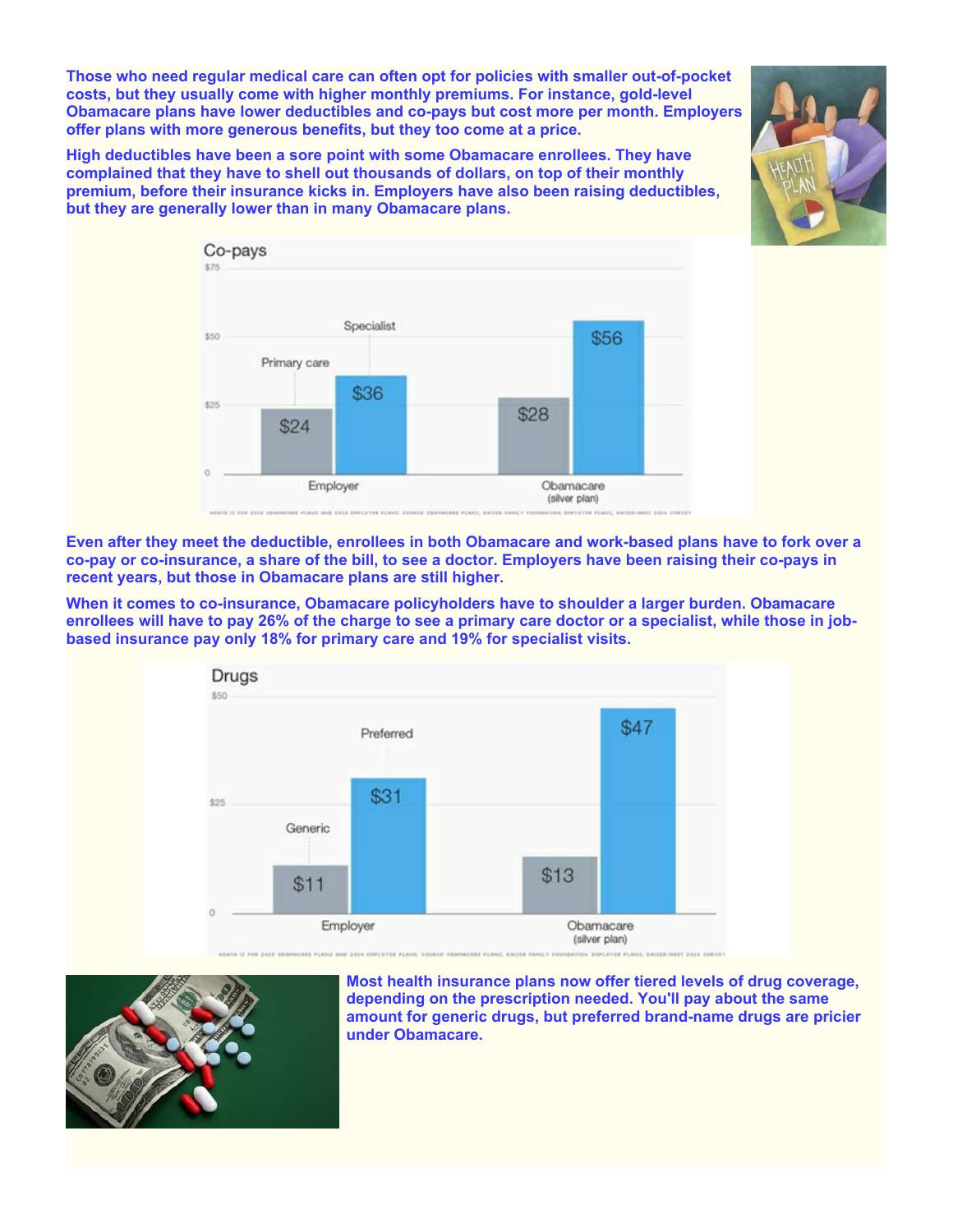

**Before Obamacare, plans on the individual market usually had no annual ceiling on out-of-pocket costs. Employer plans often did set a limit on workers' liability each year. Now, both groups have that protection, though Obamacare enrollees are responsible for nearly twice what employees are, on average. Whatever plan they have, consumers should brace for higher out-of-pocket costs in the future. Employers and insurers are pushing more of the burden onto patients, partly in an effort to keep premiums in check and partly to make consumers more conscious of their health care spending.**



### **5 ways you pay more for health insurance**

### **1. Premiums Keep Rising**

**Health care spending growth may be at record lows in recent years, but employees are shelling out way more for premiums, deductibles, doctors' visits and drugs. Workers with solo coverage now pay an average of \$1,081 in annual premiums, according to a Kaiser Family Foundation/Health Research & Educational Trust report released Wednesday. That's up a whopping 8.1% from a year ago. Family coverage costs workers an average of \$4,823 a year now. That's up 5.7%, though Kaiser said the change is not statistically significant.**

**Overall, average annual premiums (the total of what employees and employers pay for someone's health care) rose 3% to \$16,834 for family coverage and stayed basically flat for single coverage at \$6,025. Employers continue to pick up the majority of the tab, with workers shouldering 29% of the total family coverage premium and 18% of the employee-only premium.**

**Looking at health care costs today versus a decade ago is telling. Not only are workers paying more in premiums, they are picking up more of the tab at the doctor's office and pharmacy. This is one way that companies are keeping premium hikes under control.**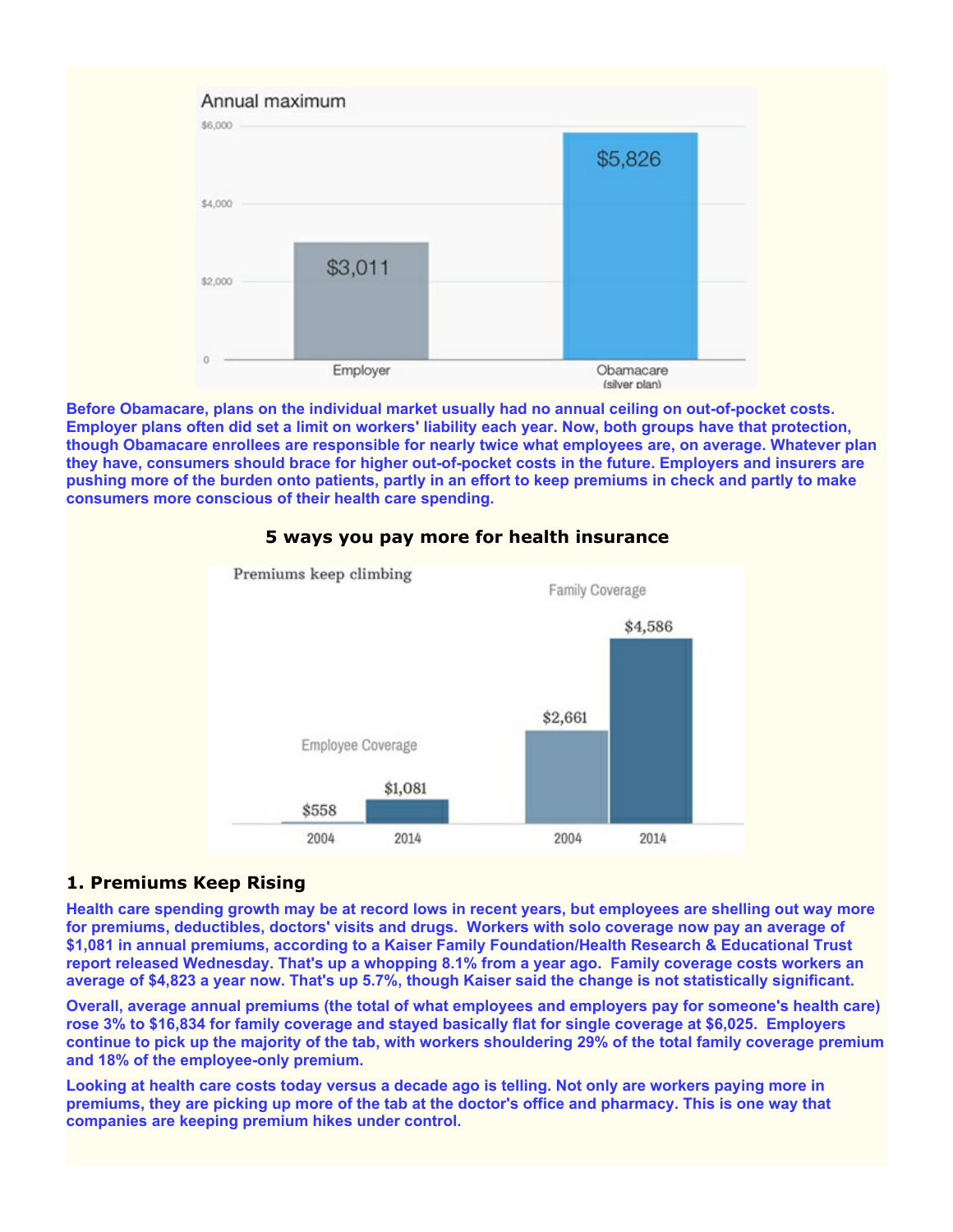**Here are four other ways employees are seeing their costs rise:**

#### **2. Deductibles are higher**



**Most workers have to rack up big bills these days before their insurance even kicks in. Not too long ago, half of employees had deductibles below \$500. Now, only one-third do. Instead, companies are offering more insurance plans that come with high deductibles, some of which top \$2,000 a year. These plans often have lower deductibles and are paired with health savings accounts. Some employers will partially fund the accounts to lessen the deductible's bite. Smaller firms with fewer than 200 employees are almost twice as likely to have employees enrolled in plans with annual deductibles exceeding \$2,000.**



**3. Doctor visits cost more out of pocket Less than a decade ago, half of workers could see their primary care doctor for less than \$20. Now, it's getting more common to pay over \$30 -- or even \$40 -- for a visit. Nearly 75% of workers have co-payments, with the average amount being \$24. Another 18% have co-insurance, where employees pay a share of the visit's bill, often close to 20% of the total amount.**

#### **4. Specialist visits cost even more**